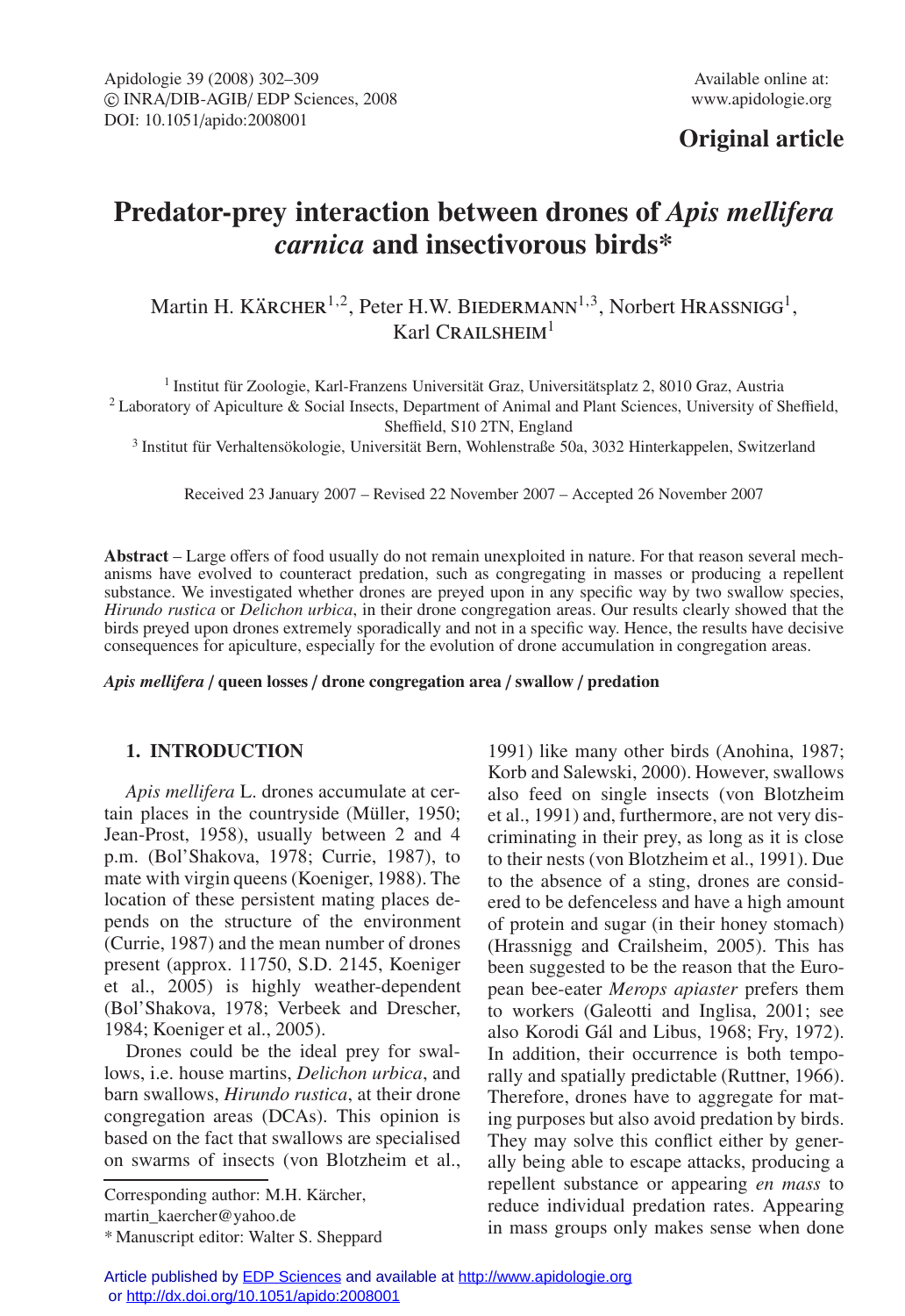| Breeding location | Breeding pairs of |                                                             |
|-------------------|-------------------|-------------------------------------------------------------|
|                   |                   | Hirundo rustica, barn swallow Delichon urbica, house martin |
|                   |                   |                                                             |
|                   |                   |                                                             |
|                   |                   |                                                             |
|                   |                   |                                                             |
|                   |                   | 14                                                          |
|                   |                   |                                                             |
| Total             | 20                |                                                             |

**Table I.** A listing of the number of breeding pairs of the two species of swallows at different farms.

for brief periods, inasmuch only in this way queens could mate with a sufficient number of drones before significant drone predation by birds would occur. In this way a species can withstand significant predation, as is known for termites for example (Korb and Salewski, 2000). The aim of the study was to find out whether drones are preyed upon by birds such as swallows or if they are ignored for various reasons.

## **2. MATERIALS AND METHODS**

We carried out the examinations in Southern Styria, as this is area with a high density of honey bees and swallows (Tab. I and Fig. 1) that is richly structured (= easier to find DCAs). The countryside consists of forests, vineyards, meadows, maize-, pumpkin- and wheat-fields.

The examinations were carried out from the beginning of July until the middle of August 2004. We found two well-attended DCAs that were very close to two colonies of swallows (Fig. 1). In this way swallows regularly flew through the drone congregations and were therefore likely to encounter drones. To be able to compare the data, we also took data from two reference areas (RAs), which were also in the vicinity of two colonies of swallows. The RAs were not located between swallow nests and honey bee DCAs.

To make the sizes of the areas measurable and comparable, we kept to boundaries of plots, edges of forests, streets and other landmarks, and additionally we drew in the areas in the plans of the land register. By cutting out the four areas drawn in on the land register and comparing them to a standardised piece of paper  $(20 \text{ cm}^2)$  we could determine both the size  $(m<sup>2</sup>)$  and the proportion to each other (Tab. II). Subsequently, we standardised our



**Figure 1.** Location of the DCA, RA and the breeding locations (1-6) of the colonies of swallows in the study area.

observed data to the size of RA 1 with a size of 11271 m2.

To search for DCAs we used a weather balloon filled with helium, to which a caged queen with accompanying bees and sugar dough was attached and a fishing rod to take down the assembly easily. We generally only searched at promising places located in hollows, glades in valleys or at places where two valleys converged into a single one. A rough description of DCAs (Ruttner, 1966) let us assume that drones might occur at these places, although, to date no quantitative study of the location of DCAs has been performed. We quickly found several places, which was only possible on sunny days between 14:00 and 16:00 (CEST; holds for all times). The flying height of the drone congregations was measured with a fishing line and a tape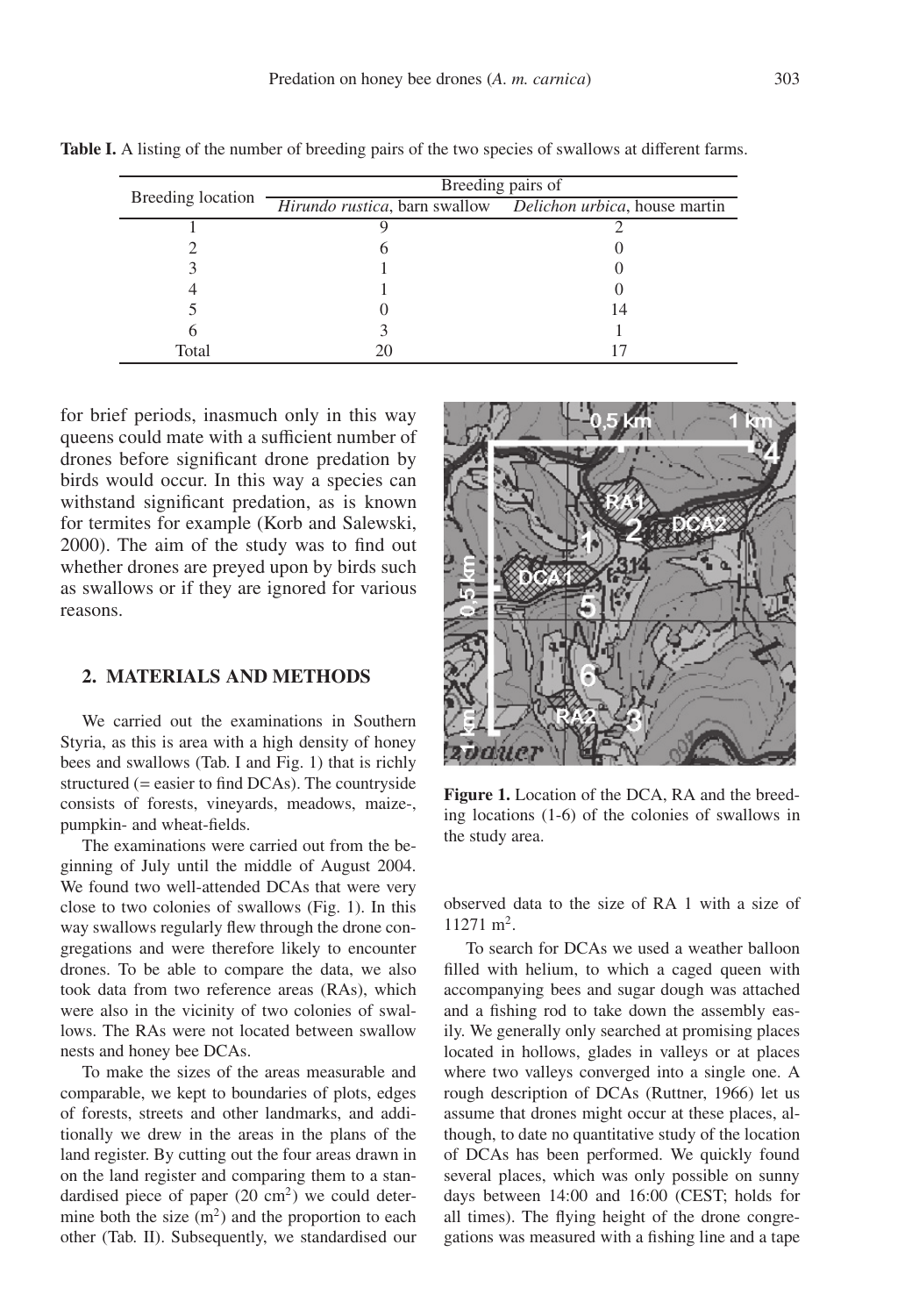| Investigation areas  | Sizes of the areas $(m2)$ | Proportion of the areas to each other |
|----------------------|---------------------------|---------------------------------------|
| RA <sub>1</sub>      | 11 271.15                 |                                       |
| DCA <sub>1</sub>     | 18 776.71                 | 1.67                                  |
| RA <sub>2</sub>      | 11 138.58                 | 0.99                                  |
| DCA <sub>2</sub>     | 24 826.62                 | 2.20                                  |
| Proportion of RA/DCA | 1:1.95                    |                                       |

**Table II.** Sizes and proportions of the areas being essential to make the (collected) data comparable.

to measure between 10 and 60 m corresponding to the results of Ruttner (1966).

Observations were made 3 times a day/place in the morning  $(10:00-11:00)$  h), in the early afternoon (13:55–14:55 h and 15:05–16:05 h) and in the early evening (18:00–19:00 h). As there were 2 DCAs and 2 RAs, each of which we observed during 3 days chosen at random, 4 hours a day (morning, early afternoon and early evening), we made examinations on 12 days for a total of 48 h. Weather conditions for observations were always sunny or slightly cloudy, above  $18/20$  °C (daily mean/maximum) and were the same for DCAs and RAs. During the observations we gathered the following data: Date, time, number and species of swallows (*H. rustica*, *D. urbica*) and length of stay (s/min) in a certain height. Additionally, we recorded the number of drones that were attracted to a caged queen after five minutes and the degree of clouding over at the beginning and at the end of each hour, to determine whether the activity of the swallows positively correlated with the number of drones.

To determine the approximate number of drones at the area we used the same method we used for finding the locations. To obtain a constant swarm of drones flying around the queen, we waited for 5 min before measuring. Small numbers of drones could be estimated fairly exactly, larger numbers of drones, however, could only be estimated in intervals of 10 s, 50 s or 100 s. The activity of the swallows was calculated as follows: Number of swallows  $\times$  length of time [s/m/standardised area in a certain height].

Even with the help of binoculars, it is usually not possible to recognize what swallows are catching in their flight. To verify our observations, we examined samples of excrement from barn swallows and house martins for remains of drones. We did so by taking several 100 g of bird excrement, accumulated below their nests at three big farms, at the end of the breeding season. We therefore suppose to have obtained a good representative sample of the spectrum of the food of both swallow species. During the entire time when swallows were in this area, drones also occurred at the DCAs (Winston, 1987; Sackl and Samwald, 1997). As the samples were clotted up by large amounts of crystalline uric acid, they had to be boiled in water and filtered, and the insect parts had to be rinsed in alcohol. After determining the insect parts floating in alcohol, we filtered out and dried them to determine the weight of these parts of insect exoskeleton. The resulting total weight of all insect exoskeleton was 9.841 g. This allowed us to compare the amount of drones in proportion to the total amount of food if they had been preyed upon. However, as remaining parts of drones, especially their wings, are lighter than in the extreme case a beetle's elytra for instance, this method slightly underestimates the amount of drones. Alas, it is impossible to compare the number of wings due to a large proportion of fractured ones, especially of smaller fragile insects. Our method is also based on the assumption that all insect exoskeleton is equally digestible.

## **STATISTICAL ANALYSIS OF THE DATA PRESENTED IN FIGURES 2 AND 3**

First, we determined if there was at least one significant difference among the activity of swallows between certain times or places, respectively, by using the Kruskal-Wallis test (*P*= 0.05). To make pairwise comparisons of activities of swallows we used the Mann-Whitney test. As we wanted to include some of the groups several times and to conduct a large number of comparisons (i.e.: 5) compared to the total number of possible groups (i.e.: 6), we had to apply a Bonferoni adjustment leading to a *P*value of 0.01 to preserve the 95%-significance level.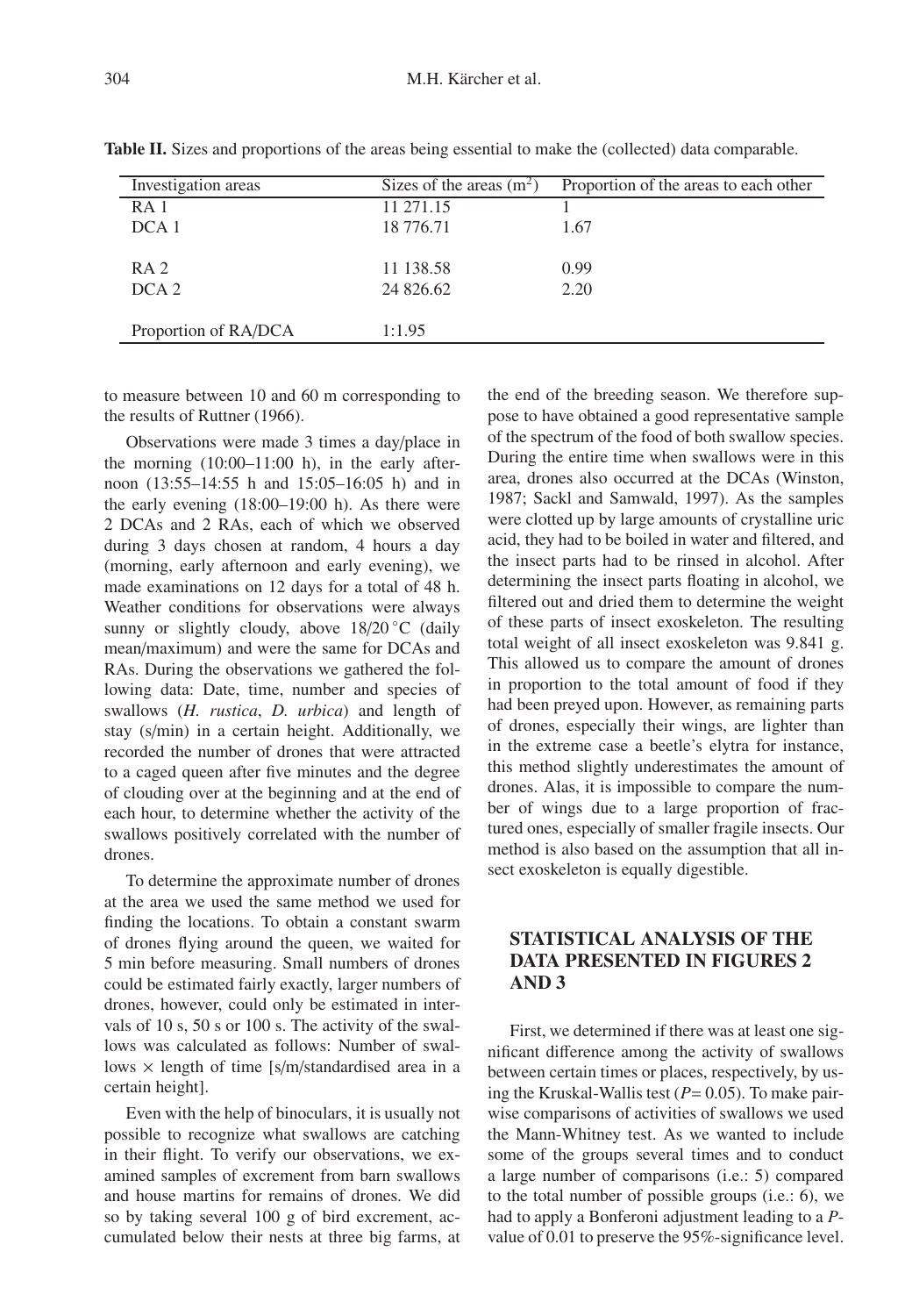2000

#### **3. RESULTS**

During the whole study period no other bird species than swallows were observed hunting at the study areas, apart from swifts *Apus apus* that once hunted in approx 100 m height which is higher than the maximum height where drones fly. For reasons of clarity, we separated the data of the activity of *H. rustica* from that of *D. urbica* and obtained a measure of the activity for both species of swallows at the DCAs at the time when drones were flying (Figs. 2, 3). The local comparison is represented by the measurement at the RAs at the time when drones were flying; the two temporal comparisons are represented by the measurements in the morning and the early evening at the DCAs. Looking at these three comparisons, both graphs clearly show that there was no higher activity of the swallows when drones were present (compare DCA early afternoon to DCA morning, DCA evening and RA early afternoon in Figs. 2, 3). The measurements in the morning and the early evening at the RAs were made to guarantee that the reference areas were suitable by comparing them to the activity at the same time at the DCAs (i.e. the 4th and 5th of the comparisons mentioned above), which proved to be true, as apart from one instance, there were no significant differences either.

In two samples of excrement from barn swallows some parts of the bodies of drones (i.e. 2 heads, 2 legs, 2 wings; 4 heads, 1 leg, several wings) were found, with a total weight of 12.38 mg compared to the rest of the parts of insects collected under nests of barn swallows weighing 9841 mg. Therefore, the weight of the drones was 0.1258% of the food picked up by the barn swallows, whereas in food picked up by the house martins no drone parts were found. We did not find any worker honey bee parts in the excrement samples.

In addition to our observations, we investigated whether there was a correlation between the activity of the swallows and the number of the drones present. Figure 4 clearly shows that there was no correlation between these variables for the barn swallows nor for the house martins, confirming the results of Figures 2 and 3. The mean number of drones at-

[individuals\*sec./20min./standardised area] Activity of barn swallows 1500 1000 500 n = 18 36 DCA **RA** DCA RA RA DCA morning early afternoon evening **Figure 2.** The activity of the barn swallows on

RA and DCA in the morning, early afternoon and early evening. ◦ Represent regular outliers, \* Represent extreme outliers, there are no significant differences. The box-whisker plot with the darker hatching is the one where drones were present. One extreme outlier was excluded: value = 3325, RA, early afternoon.

 $\circ$ **Activity of house** 0  $12$  $\overline{12}$  $\overline{12}$  $12$  $\mathbf{r}$ 24 **DCA RA** DCA **RA RA DCA** morning early afternoon evening **Figure 3.** The activity of the house martins on RA and DCA in the morning, early afternoon and early evening. ◦ Represent regular outliers, \* Represent extreme outliers, **S** Represents the only significant

tracted after five minutes by one caged queen for time intervals of 20/30 min, respectively also showed that the two DCAs were well visited by drones to an extent presumably typical for DCAs in richly structured environments.

difference. The box-whisker plot with the darker hatching is the one where drones were present.

We also investigated whether there was a correlation between weather and the number of drones present (Fig. 5). Like Bol'Shakova

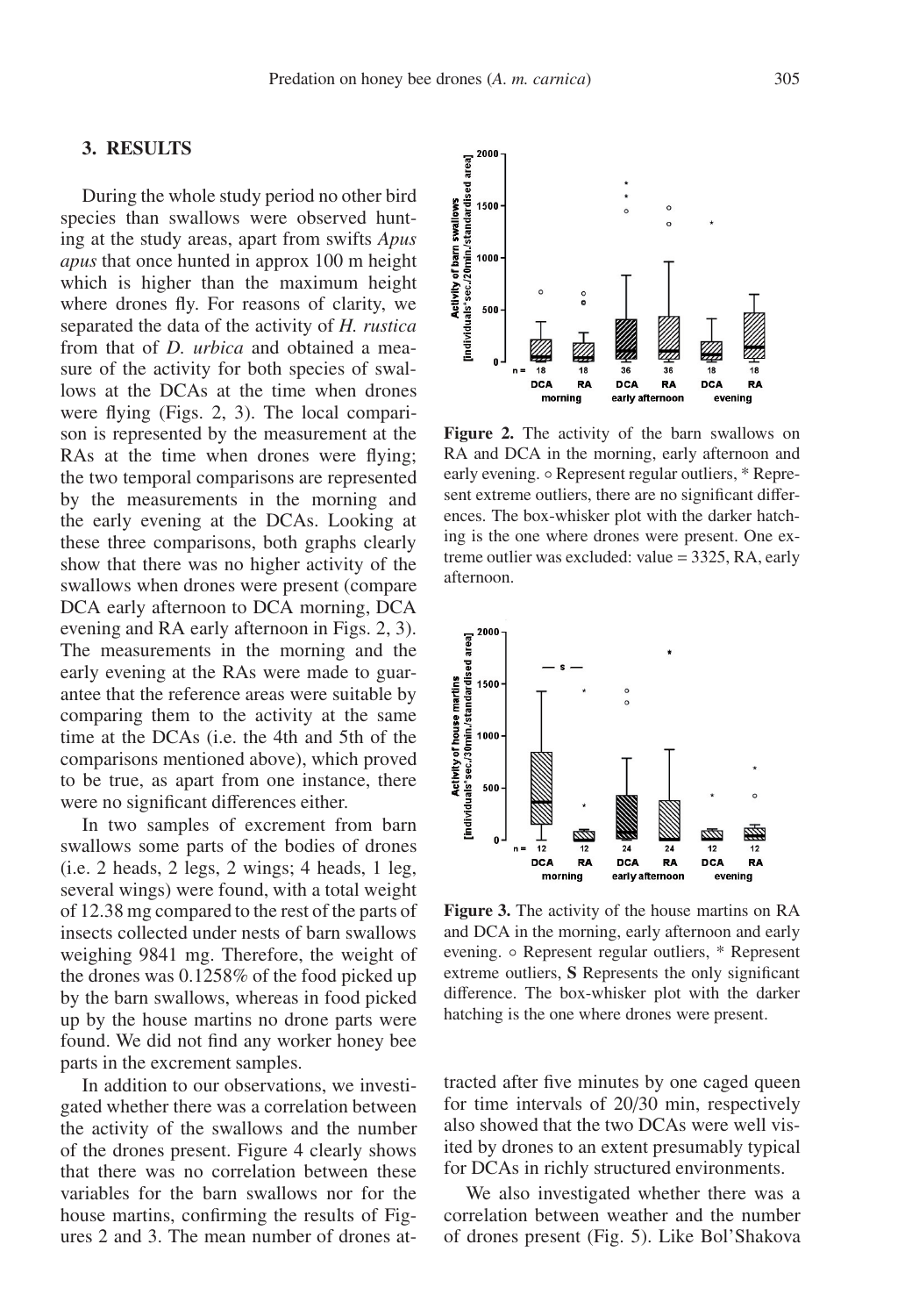

**Figure 4.** Testing a possible correlation between the activity of the swallows and the number of drones present. The slope of the regression lines of the data of *Hirundo rustica* (*P* = 0.000) and *Delichon urbica*  $(P = 0.004)$  at a certain number of drones were not significantly different from 0 (Spearman's Rank Correlation Test).



**Figure 5.** Correlation between the numbers of drones present and the weather conditions. The data of all observations on both DCAs were combined.

(1978) we found that drones were in significantly fewer numbers at DCAs when the weather is cloudy compared to clear. This graph also supports the idea that the big variance when the weather is clear may be due to differences in air temperature and whether the preceding day was sunny or rainy. This phenomenon has been investigated by Verbeek and Drescher (1984), although they only measured the number of drones that left a hive.

#### **4. DISCUSSION**

We showed that swallows occasionally consumed single drones, but did not prey upon them in a specific way in the study area. In view of the fact that the DCAs were just a short distance away from the birds' nests and the drones were typically very numerous, the amount of food provided by drones was negligible compared to thousands of other insects found in their excrement. The one significant difference in the activity of house martins in the morning between RAs and DCAs (Fig. 3) can be attributed to their irregular occurrence in large groups.

#### **4.1. Bee-breeding aspect**

There were no birds that selectively hunted workers (unpubl. data, Kärcher) or drones, neither in the vicinity of the bee-hives nor at the DCAs during the study period; which implies that this is also probable for queens. Hrassnigg (unpubl. data) confirmed our results, as he never saw any birds hunting at DCAs in another part of Austria where swallows also occurred. Thus, even though queens were not observed during the flight to and from these areas, the probability for them to be eaten is quite low in proportion to the large numbers of insects available. Consequently, at least in parts of Europe where no European bee-eaters or rollers *Coracias garrulus* (closely related to *Merops apiaster*; insectivorous bird specialised on bigger insects) occur, queen losses are probably caused by other factors such as straying of queens or returning to the wrong hive, problems at mating, sudden rain showers, hail or wind.

#### **4.2. Evolutionary aspect**

In the samples of excrement of *H. rustica*, single parts of drones were found (only 0.1258% of the total weight of insect exoskeletons). However, both species of swallows did not show a higher activity at the DCAs at the time when drones were present. They appear to be able to find drones and occasionally eat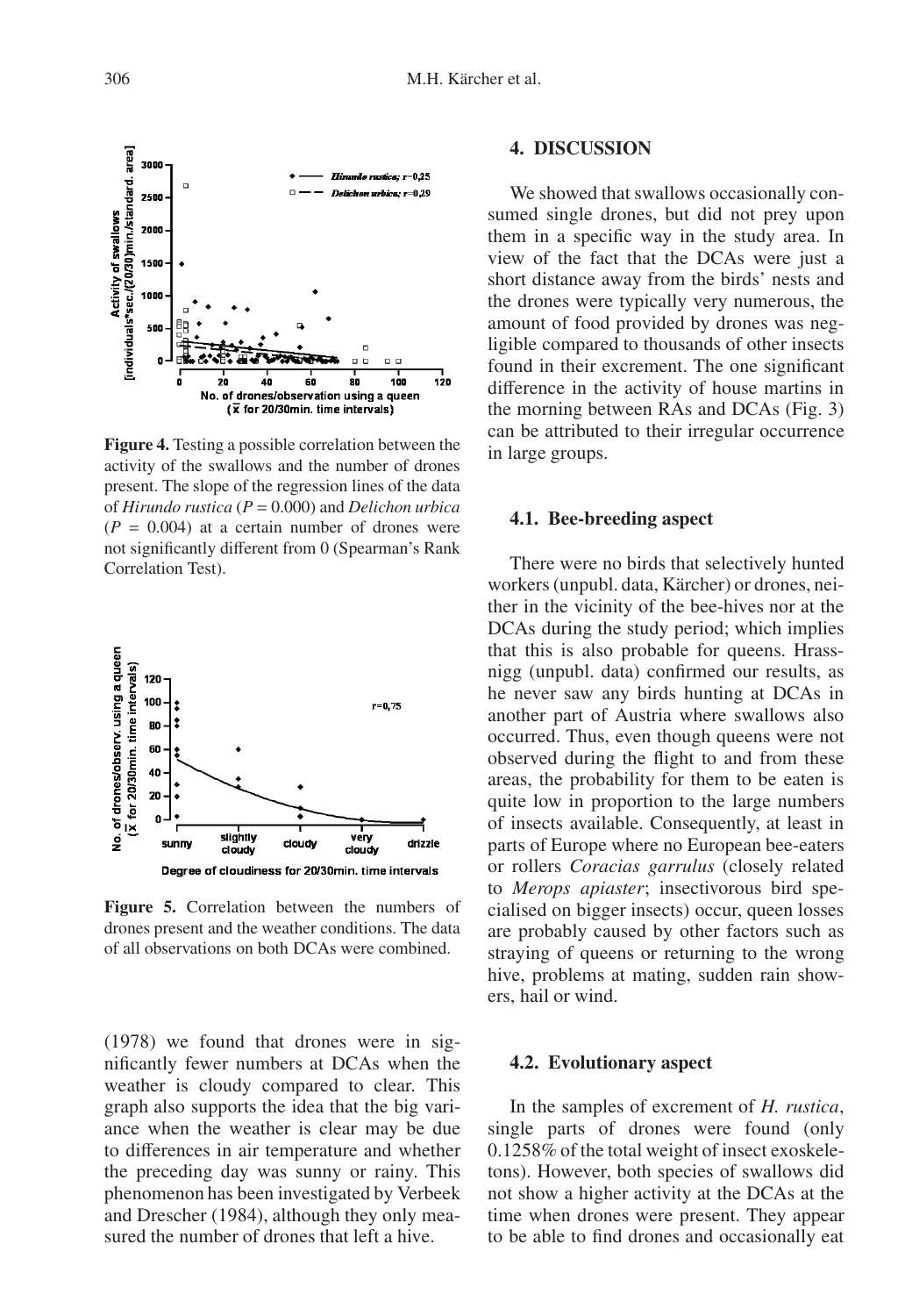them, but do not use this source of food to a noteworthy extent. However, it is well-known, that at aggregations of other insects they prey upon them extensively (von Blotzheim et al., 1991).

There are several possible explanations for this surprising phenomenon. A somewhat hazardous one seems to be a repellent substance, which is already known in many other insects (Pasteels et al., 1983; Witz, 1990). Aposomatic colouration, apparently the most obvious explanation, does not seem to be an advantage for drones due to several reasons: Swallows occasionally hunt wasps, bumble bees or other stinging insects and even feed them to their chicks (von Blotzheim et al., 1991). European bee-eaters can differentiate between honey bee drones and honey bee workers, and prefer drones (Galeotti and Inglisa, 2001). Drones are more than twice as heavy compared to workers (Hrassnigg and Crailsheim, 2005). Thus, in our opinion they rather look like a different hymenopteran than a worker honey bee. Also, as swallows are able to spot and catch very small insects hunting at a very high speed, they must have extremely good visual senses and distinguishing drones from workers should be no problem.

Supporting the idea of a possible repellent substance is the fact that a number of aggregating arthropods are well-known to have a chemical defence. In some cases this is a likely response to arthropod predators and possibly birds, which tend to stay longer at places where they have already found a source of food. In addition, aggregated insects often are from the same batch of eggs and thus from the same species (Pasteels et al., 1983). Less time that has to be spent in finding prey and a guarantee that the remaining individuals are eatable, provided the first prey is eatable, is a logical consequence. Overall, drones should be an attractive source of food, given their relatively large insect mass.

Another possible explanation as to why drones escape predation by insectivorous birds might simply be that they are particularly good at escaping from attacks, although for humans they are relatively easy to catch by hand (unpubl. data, Kärcher). Aside from that, their habit to fly toward moving objects (e.g. dragonflies, butterflies and even stones thrown in the air) might startle predators such as birds (Gary, 1963).

There is reason to speculate what would happen if drones were effectively preyed upon by birds, compared to swarming termites (Korb and Salewski, 2000), ants or caddis flies (von Blotzheim et al., 1991) that only swarm out once a year for a few days (e.g. mayflies: Edmunds et al., 1976; Brittain, 1982; ants: Hölldobler and Wilson, 1990; termites: Abe Takuya, 2000). This phenomenon is quite common, as large supplies of food rarely remain unexploited in nature (Bryant, 1973). Why are honey bee drones different in that regard from ants which have evolved to appear in masses for only a very short time to counteract predation, a phenomenon widely spread in nature (Pulliam and Caraco, 1984)? Instead, they are in large numbers almost daily at DCAs from spring till autumn. Additionally, queens should be mated by a large number of drones (Page, 1980; Palmer and Oldroyd, 2000) and every honey bee colony usually provides a large number of drones to reliably spread their genes (Page, 1980; Koeniger et al., 2005).

Future studies will be necessary to explain this phenomenon. Apart from conducting a chemical analysis of drones at the age when they fly to DCAs, looking for repellent chemicals, one should also test whether chicks of swallows are able to eat drones when artificially fed. In case no repellent substance can be found, a general comparison of the proportion of energy per weight, or the composition (%) of proteins, lipids and carbohydrates of drones compared to the average of typical species preyed upon by swallows might be rewarding as well. Combined with an estimation of the average number of prey to receive the same amount of energy, and the differences in time and energy cost of catching a certain number of midges compared to one drone would reveal whether this might be the reason to be "unattractive".

#### **ACKNOWLEDGEMENTS**

We thank Prof. Desch for statistical advice, Prof. Pechhacker for discussion of DCA site likelihood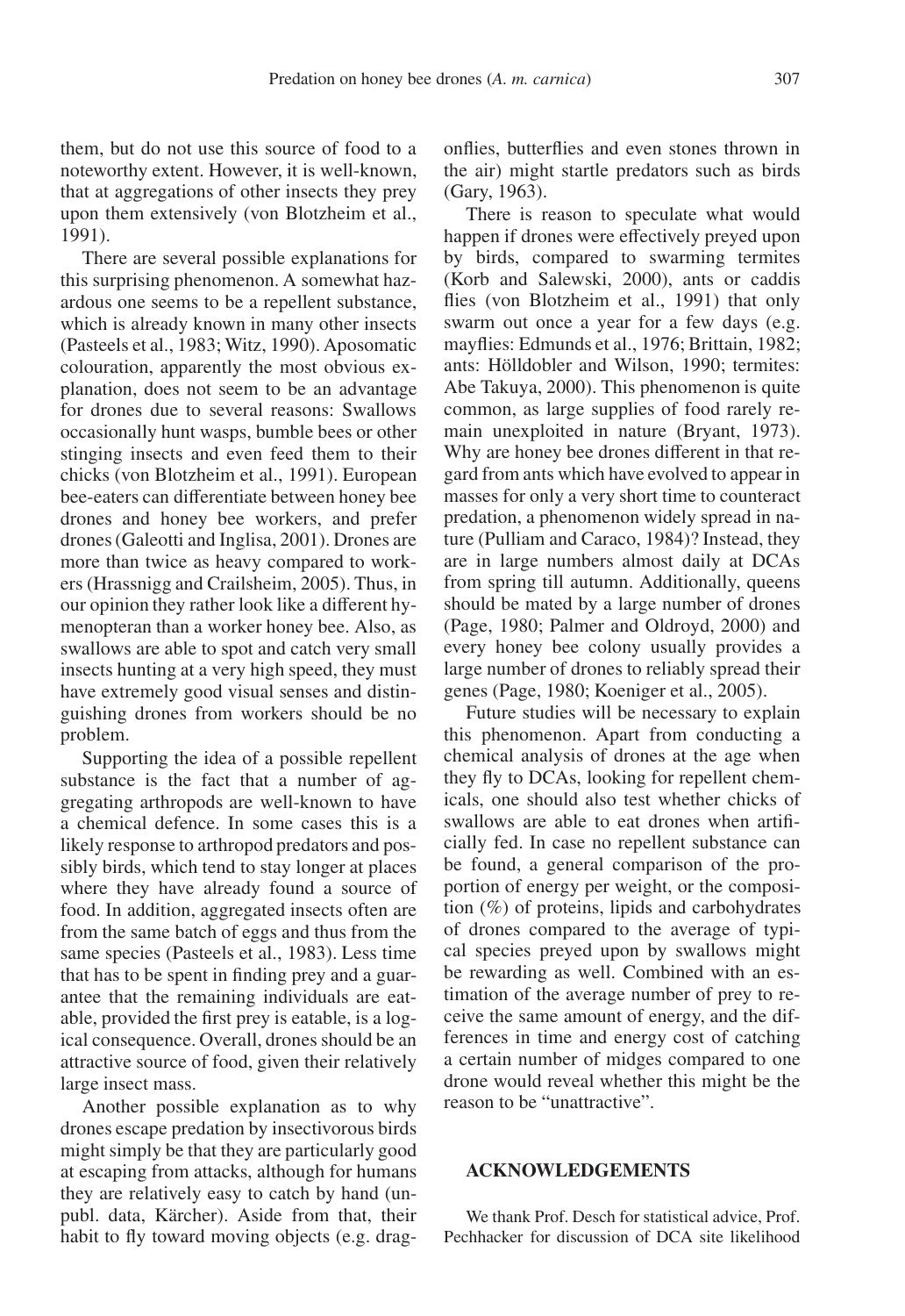and Darren Storey for comments on improving the text.

**Interactions prédateur-proie entre les mâles d'***Apis mellifera carnica* **et les oiseaux insectivores.**

*Apis mellifera* / **perte de reines** / **lieu de rassemblement de mâles** / **prédation** / **hirondelle**

**Zusammenfassung** – **Räuber-Beute-Beziehung zwischen Drohnen (***Apis mellifera carnica***) und insektenfressenden Vögeln.** Große Futterangebote bleiben in der Natur für gewöhnlich nicht ungenützt (Bryant, 1973). Aus diesem Grund haben Beutetiere im Laufe der Evolution verschiedene Strategien gegen Räuber entwickelt, wie zum Beispiel das kurzzeitige Vorkommen in Massen, sodass immer ausreichend viele Individuen überleben (z.B. Termiten; Abe Takuya, 2000), oder das Produzieren von Abwehrsubstanzen (Witz, 1990; Pasteels et al., 1983). Was die Drohnen der Honigbienen betrifft, ist bis jetzt noch keine Abwehrsubstanz nachgewiesen worden. Im Gegenteil, diese weisen sogar einen außerordentlich hohen Anteil an Protein auf (Hrassnigg und Crailsheim, 2005), was nahe legt, dass sie eine ideale Beutequelle für insektenfressende Vögel wie zum Beispiel Schwalben wären. Außerdem ist das Vorkommen der Drohnen an ihren Plätzen sowohl zeitlich als auch örtlich leicht vorhersagbar (Ruttner, 1966).

Ziel der Untersuchungen war es festzustellen, ob Drohnen von den zwei Schwalbenarten *Hirundo rustica* oder *Delichon urbica* bzw. anderen Vogelarten gezielt auf ihren Sammelplätzen bejagt werden.

Um dieses Verhalten zu quantifizieren, maßen wir die Aktivität der Schwalben drei Mal pro Tag/Platz, genauer gesagt in der Zeit von 10.00–11.00 h am Vormittag, 13.55-14.55 h und 15.05-16.05 h am frühen Nachmittag und 18.00-19.00 h am frühen Abend und verglichen die Messwerte der Drohnensammelplätzen zur "Drohnenzeit" (i.e. früher Nachmittag) mit denen, welche wir zur gleichen Zeit an den Vergleichsplätzen erhielten, und mit den Messwerten, welche wir an den Drohnensammelplätzen in der Früh und am frühen Abend erhielten, wo Drohnen noch nicht bzw. nicht mehr anwesend waren. Zusätzlich ermittelten wir auch die Stärke des Drohnenvorkommens, um zu sehen, ob ein Zusammenhang zwischen der Drohnenanzahl und der Aktivität der zwei Schwalbenarten besteht. Außerdem nahmen wir Proben von Schwalbenexkrementen und untersuchten diese nach unverdauten Drohnenteilen als Beweis für deren Bejagung.

Zusammenfassend kann gesagt werden, dass die Aktivität der Schwalben an Drohnensammelplätzen, wenn Drohnen vorhanden sind, nicht höher war und, dass es auch keinen Zusammenhang zwischen der Intensität ihrer Aktivität und der Anzahl der zur

selben Zeit vorhandenen Drohnen gab. Wir fanden zwar einige wenige Drohnenteile in den Exkrementen der Rauchschwalben, welche jedoch, verglichen mit dem Gesamtanteil an erbeuteten Insekten, vernachlässigbar waren.

Unsere Resultate zeigen daher, dass Rauchschwalben selten, Mehlschwalben vermutlich nie Drohnen fressen. Königinnenverluste können daher nicht mehr auf Vogelfraß zurückgeführt werden, zumindest in Gegenden wo keine Bienenfresser oder Blauracken vorkommen. Unser Ergebnis könnte auch erklären, warum Drohnen (Winston, 1987) im Gegensatz zu den Männchen vieler anderer einmalig schwärmender Insektenarten (Hölldobler and Wilson, 1990; Abe Takuya, 2000) an jedem warmen und sonnigen Tag von April bis September in Ansammlungen vorkommen können.

#### *Apis mellifera* / **Königinnenverluste** / **Drohnensammelplatz** / **Schwalbe** / **Raub**

#### **REFERENCES**

- Abe Takuya (2000) Termites: Evolution, Sociality, Symbioses, Ecology, Kluwer Academic Publ., Dordrecht.
- Anohina Yn.R. (1987) Feeding preferences of birds in picking insects with different body length, Zool. Zh. 66, 1426–1430 [in Russian].
- von Blotzheim U.N.G., Bauer K.M., Bezzel E. (1991) Handbuch der Vögel Mitteleuropas, Aula Verlag, Wiesbaden.
- Bol'Shakova M.D. (1978) The flight of honey bee drones, *Apis mellifera* L. (Hymenoptera, Apidae), to the queen in relation to various ecological factors, Entomol. Rev. 56, 53–56.
- Brittain J.E. (1982) Biology of Mayflies, Annu. Rev. Entomol. 27, 119–147.
- Bryant D.M. (1973) The factors influencing the selection of food by the house martin (*Delichon urbica*), J. Anim. Ecol. 42, 539–564.
- Currie R.W. (1987) The biology and behaviour of drones, Bee World 68, 129–143.
- Edmunds G.F. Jr., Jensen S.L., Berner L. (1976) The Mayflies of North and Central America, University of Minnesota Press, Minneapolis, Minn.
- Fry C.H. (1972) The biology of African Bee-eaters, Living Bird 11, 75–112.
- Galeotti P., Inglisa M. (2001) Estimating predation impact on honeybees *Apis mellifera* L. by European beeeaters *Merops Apiaster* L., Rev. Ecol. - la Terre et la Vie 56, 373–388.
- Gary N.E. (1963) Observations of mating behaviour in the honeybee, J. Apic. Res. 2, 3–13.
- Hölldobler B., Wilson E.O. (1990) The ants, Springer Verlag, Berlin Heidelberg New York.